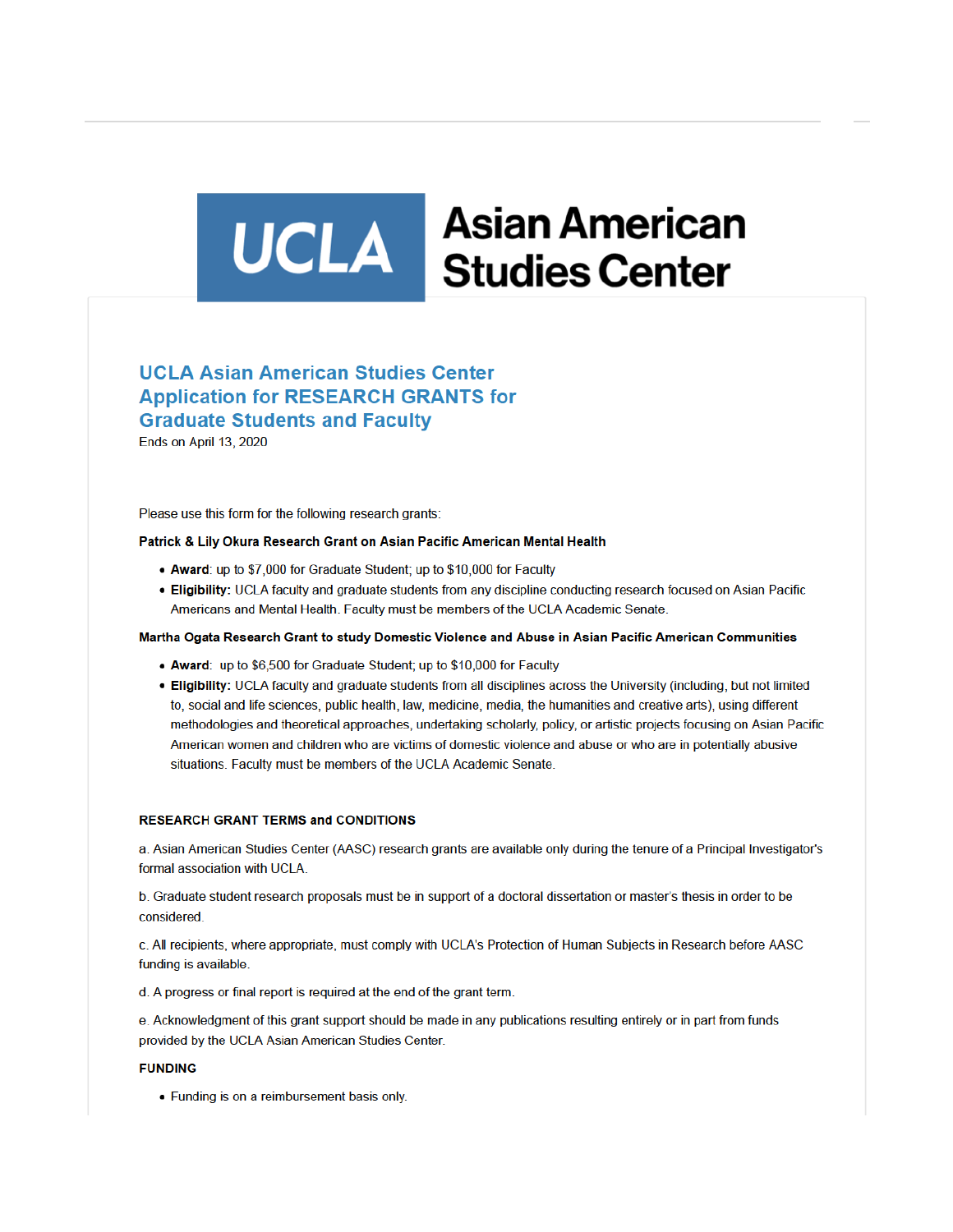- Funding is not available for conference travel, whether attending or presenting.
- Funds for the purchase of permanent equipment will be provided only under exceptional circumstances. Such equipment must be returned to the AASC upon completion of the project.

### **GRANT PERIOD**

Begins July 1 through May 31 of the following year. Grant recipients must be formally affiliated with UCLA for the duration of the grant.

### **NOTIFICATION OF AWARDS**

Applicants will be notified by May.

# **APPLICATION GUIDELINES**

The research grant review committee is comprised of UCLA researchers from a diverse range of disciplines. Researchers who are submitting or sponsoring a proposal are ineligible to evaluate proposals within the same cycle.

The major criteria for evaluation of proposals include:

- qualifications of the applicant(s) and his/her potential to successfully conduct the project;
- · soundness and feasibility of the project, research design, and budget;
- for the Okura Research Grant, the significance of the project's potential contribution to the field of Asian Pacific American mental health issues;
- for the Ogata Research Grant, the significance of the project's potential contribution to the field of study about Asian Pacific American women and children who are victims of domestic violence and abuse or who are in potentially abusive situations;
- potential for securing publication or other forms of disseminating the results of the project.

To be considered, applicants must submit a complete typed application, to include the following in this order:

- (A) Principal Investigator Information
- (B) Abstract
- (C) Project description: identify quantifiable objectives and projected outcomes
- (D) Budget page and budget statement
- (E) Curriculum Vitae (CV) and any additional relevant materials

(F) Graduate students must submit an Unofficial Academic Transcript which may be obtained online through MyUCLA or student can get at the Registrar's Office, available at 1113 Murphy Hall.

There is no charge for an unofficial transcript (as stated on http://www.registrar.ucla.edu/Student-Records/Academic-Transcript/Unofficial-Transcript (http://www.registrar.ucla.edu/Student-Records/Academic-Transcript/Unofficial-Transcript))

(G) Graduate students must obtain a Letter of Recommendation from a faculty advisor. Students should provide a copy of their grant proposal and the attached

Faculty Advisory Agreement/Recommendation to the faculty advisor. Faculty advisors must upload the letter of recommendation.

Incomplete application files will not be reviewed.

For more information, email scp@aasc.ucla.edu), or phone (310)825-1006.

**SECTION A: Principal Investigator Information**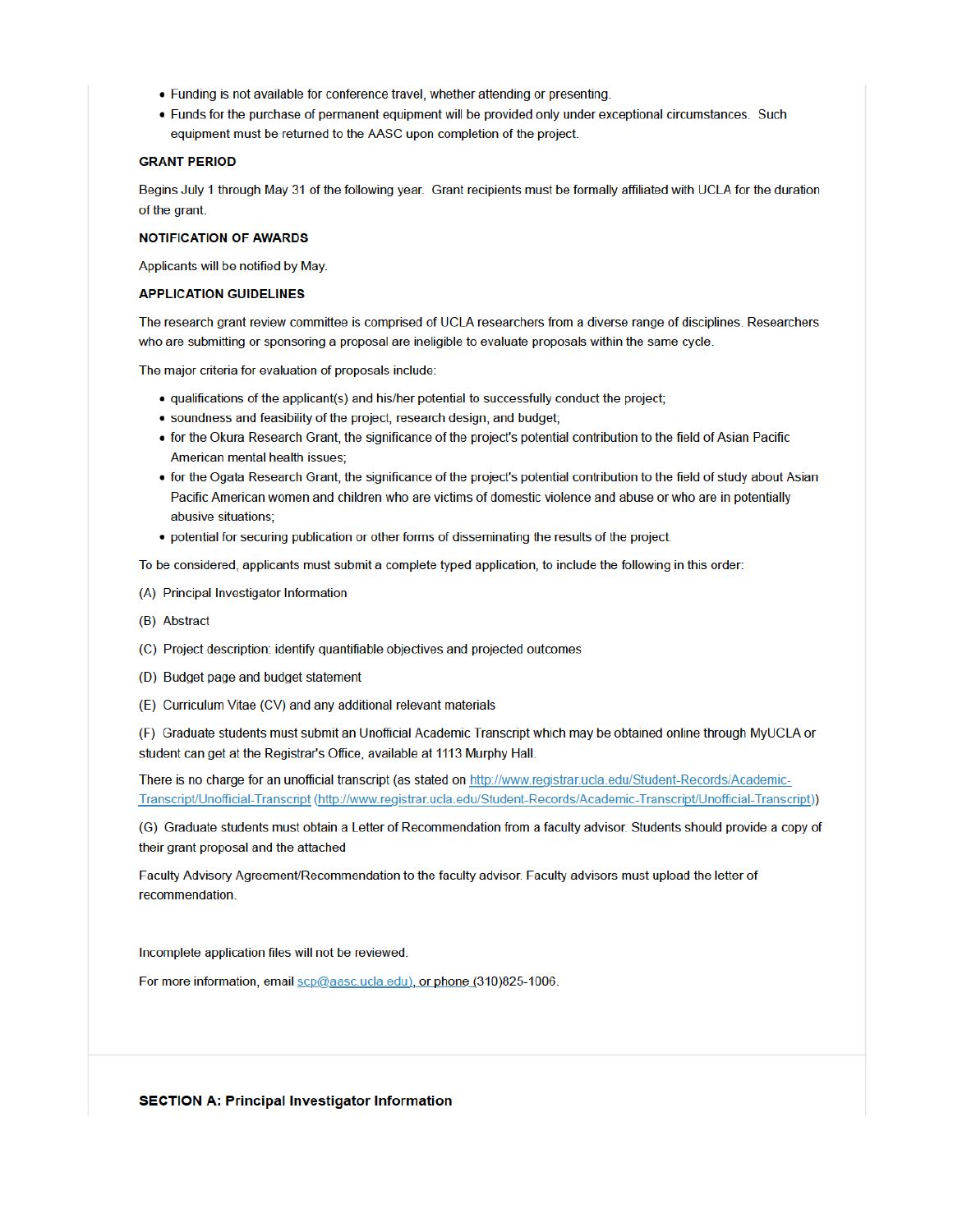| GRADUATE STUDENT: Complete application should include Principal Investigator Information, Abstract, Project Description,<br>Budget Page and Statement, Curriculum Vitae, Academic Transcript and Letter of Recommendation. |                             |
|----------------------------------------------------------------------------------------------------------------------------------------------------------------------------------------------------------------------------|-----------------------------|
|                                                                                                                                                                                                                            |                             |
| Please select: *                                                                                                                                                                                                           |                             |
| <b>Faculty</b><br>$\circ$                                                                                                                                                                                                  |                             |
| <b>Graduate Student</b>                                                                                                                                                                                                    |                             |
|                                                                                                                                                                                                                            |                             |
| Please select the grant you are applying for: *                                                                                                                                                                            |                             |
| <b>De Okura Research Grant on Asian Pacific American Mental Health</b>                                                                                                                                                     |                             |
| <b>D</b> Ogata Research Grant to study Domestic Violence and Abuse in Asian<br><b>Pacific American Communities</b>                                                                                                         |                             |
|                                                                                                                                                                                                                            |                             |
|                                                                                                                                                                                                                            |                             |
|                                                                                                                                                                                                                            |                             |
| <b>Principal Investigator Information *</b>                                                                                                                                                                                |                             |
|                                                                                                                                                                                                                            | Enter your full name.       |
|                                                                                                                                                                                                                            |                             |
| <b>UCLA Identification Number*</b>                                                                                                                                                                                         |                             |
|                                                                                                                                                                                                                            | Enter your 9-digit UCLA ID. |
|                                                                                                                                                                                                                            |                             |
| <b>Phone Number*</b>                                                                                                                                                                                                       |                             |
|                                                                                                                                                                                                                            | XXX-XXX-XXXX                |
|                                                                                                                                                                                                                            |                             |
|                                                                                                                                                                                                                            |                             |
| eMail Address *                                                                                                                                                                                                            |                             |
|                                                                                                                                                                                                                            |                             |
|                                                                                                                                                                                                                            |                             |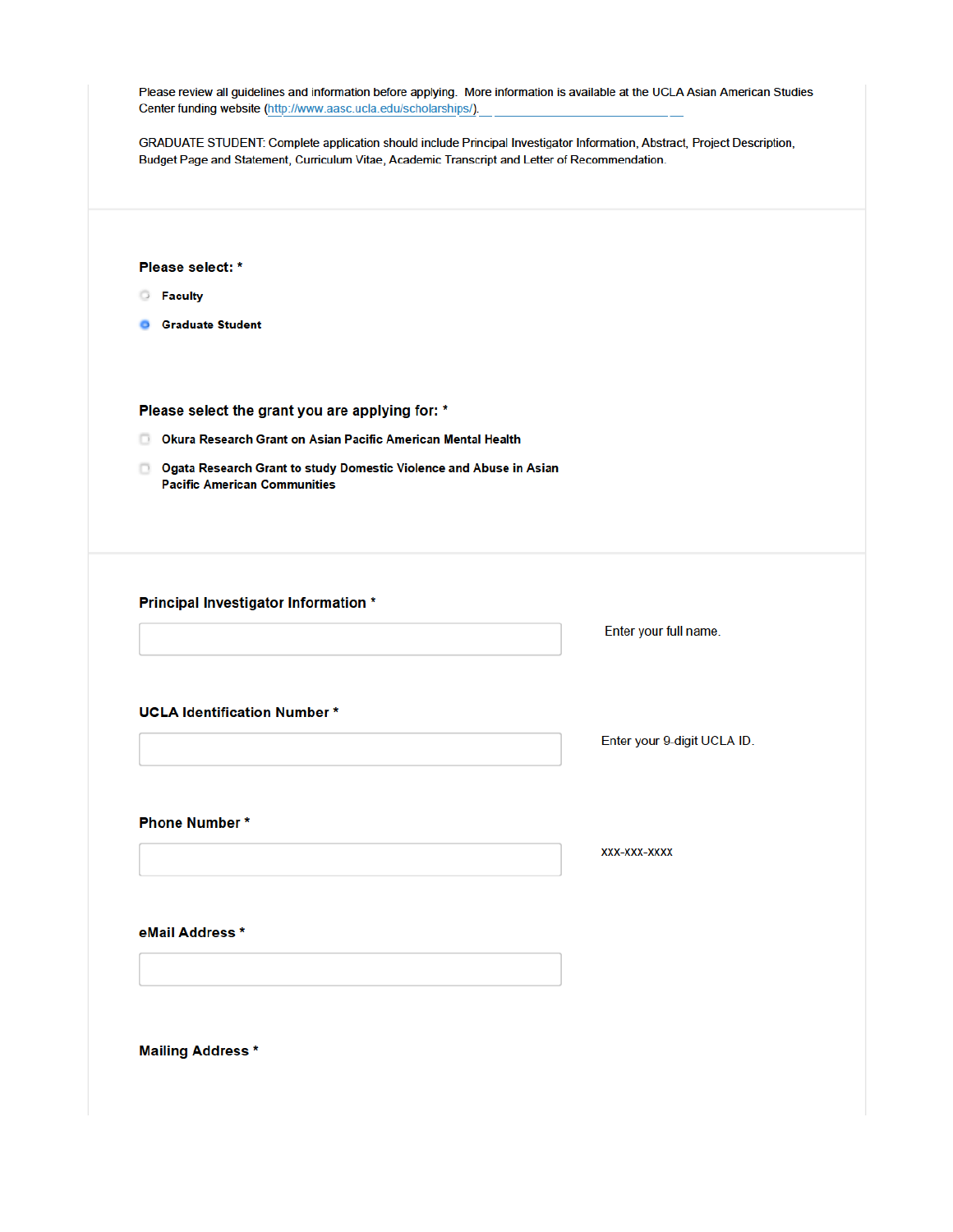|                                 |                                           |                    | city, state, and postal code.                                                                                                                           |
|---------------------------------|-------------------------------------------|--------------------|---------------------------------------------------------------------------------------------------------------------------------------------------------|
| <b>Permanent Address *</b>      |                                           |                    | Please enter your street address,<br>city, state, and postal code. If your<br>permanent address is the same<br>as your mailing address, enter<br>"same" |
| <b>Graduate Degree Program*</b> |                                           |                    |                                                                                                                                                         |
| M.A.                            | <b>M.S.W.</b>                             | <b>M.P.H.</b><br>n | Please select the degree program<br>in which enrolled.                                                                                                  |
|                                 | Other Graduate Degree Program *           |                    |                                                                                                                                                         |
|                                 |                                           |                    |                                                                                                                                                         |
|                                 | <b>Date Advanced to Candidacy</b>         |                    | If Applicable                                                                                                                                           |
| Department/Program *            | Approximate Date Degree Will Be Conferred |                    |                                                                                                                                                         |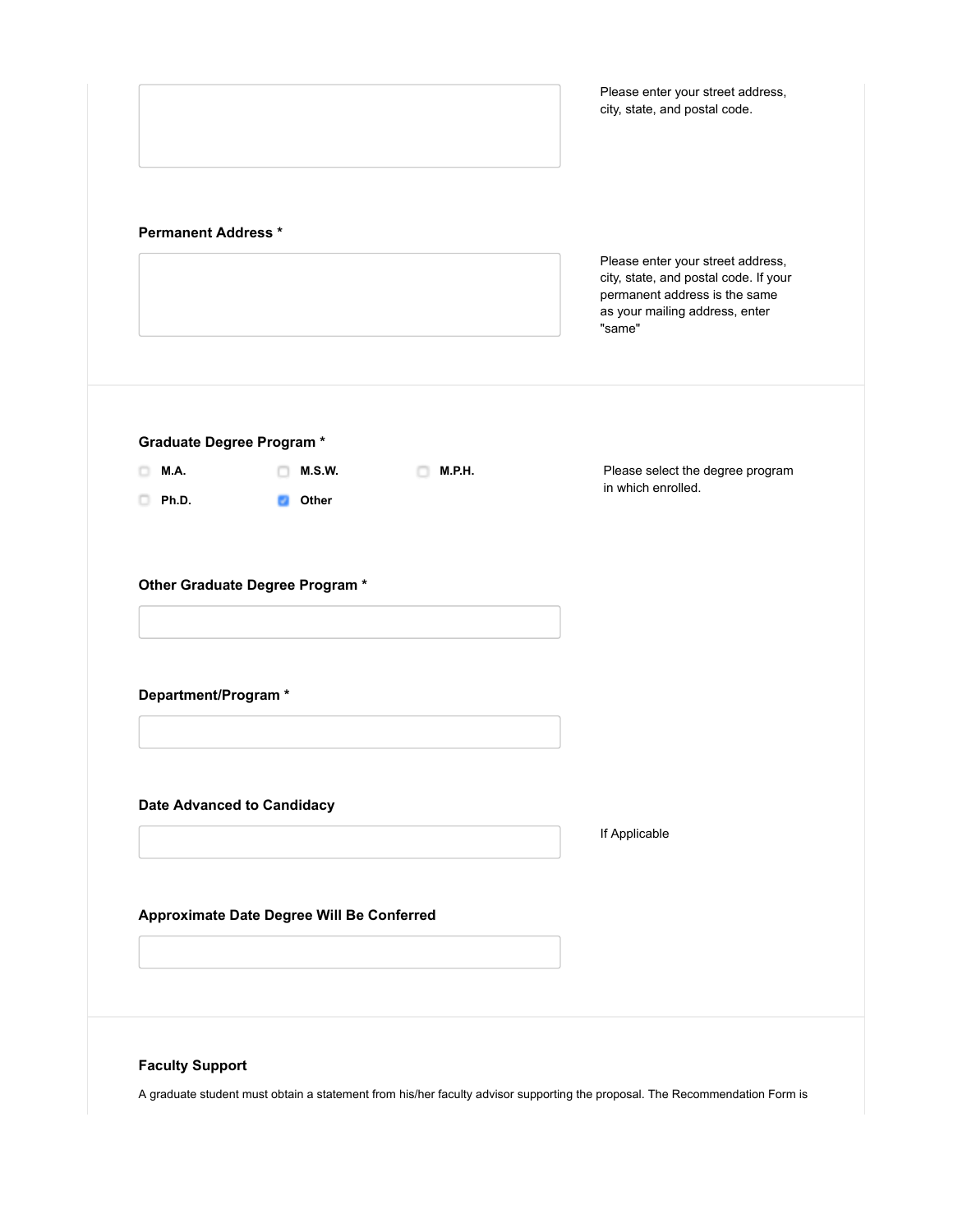| received by the indicated deadline in order for the applicant's file to be complete.            |                                   |
|-------------------------------------------------------------------------------------------------|-----------------------------------|
| Incomplete applications will not be reviewed.                                                   |                                   |
| <b>Name of Faculty Advisor</b>                                                                  |                                   |
|                                                                                                 |                                   |
|                                                                                                 |                                   |
|                                                                                                 |                                   |
| <b>Project Title *</b>                                                                          |                                   |
|                                                                                                 |                                   |
|                                                                                                 |                                   |
| <b>Total Sum Requested *</b>                                                                    |                                   |
|                                                                                                 | Please enter amount (e.g., \$100) |
|                                                                                                 |                                   |
| Period of investigation START date: *                                                           |                                   |
|                                                                                                 |                                   |
|                                                                                                 |                                   |
| Period of investigation END date: *                                                             |                                   |
|                                                                                                 |                                   |
|                                                                                                 |                                   |
|                                                                                                 |                                   |
| Have you applied to other sources, including the UCLA Academic Senate or Institute for American |                                   |
| Cultures, for funds in support of this project? *<br><b>P</b> Yes                               |                                   |
| <b>O</b> No                                                                                     |                                   |
|                                                                                                 |                                   |
|                                                                                                 |                                   |
|                                                                                                 |                                   |
| Have you received an AASC Research Grant(s) or Fellowship in the past? *                        |                                   |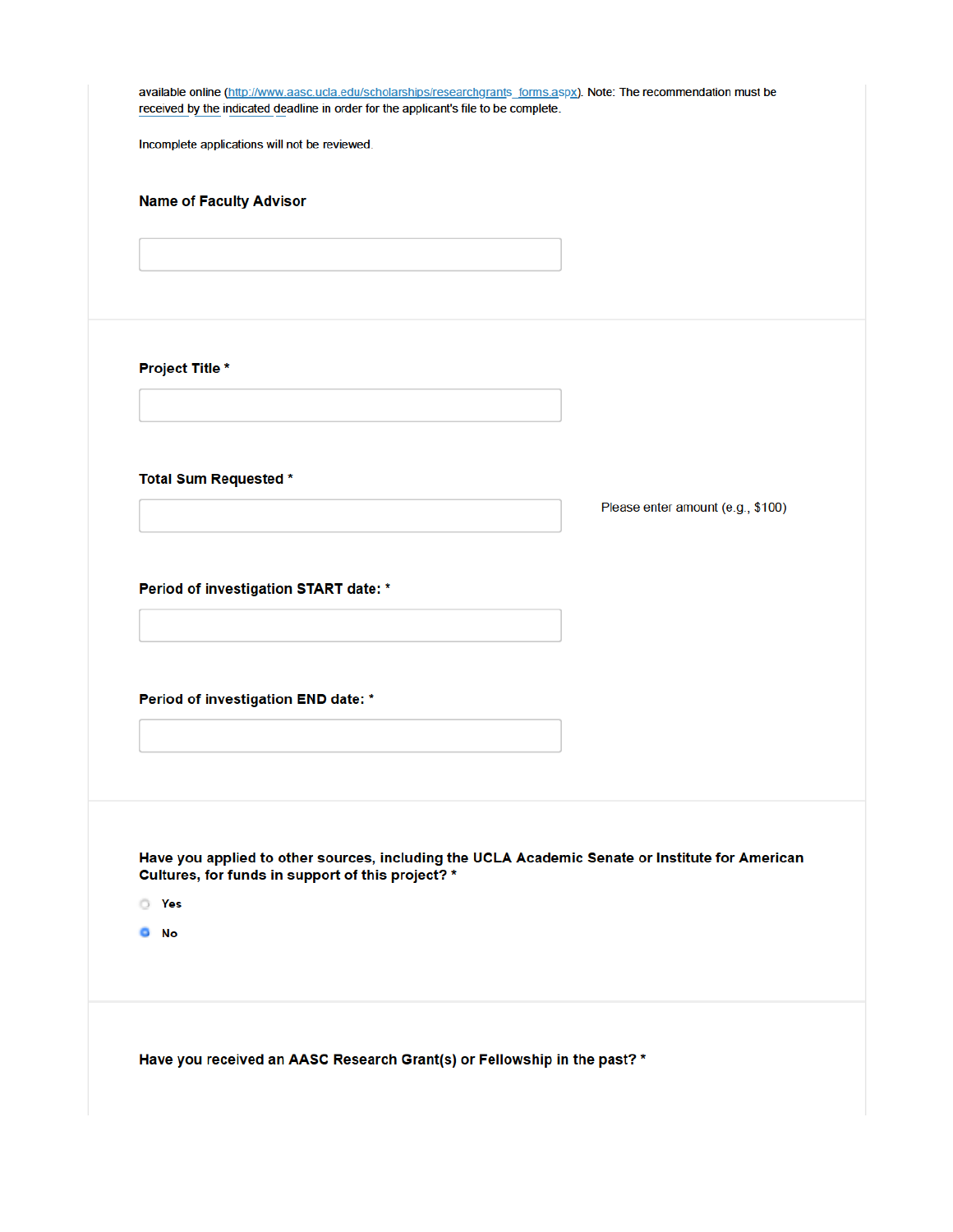|--|

 $0$  No

# **SECTION B: Abstract**

Project Title \*

### **Abstract of Research Plan**

Concisely describe the project's immediate aims, methodology, and long-term goals. The abstract should function as a succinct, self-contained summary of the project and should include a brief statement of its relationship to the specific research grant purpose. Single spaced, 12 pt font, and no more than 1 page.

### **Upload Abstract\***

Acceptable file types: pdf, doc, docx.

**Choose Files** 

Please note that the file format may be a Microsoft Word document or Adobe PDF only.

No files have been attached yet.

# **SECTION C: Project Description**

### Instructions:

The content and format of the proposal should follow the outline provided below, with each item used as a section heading. The entire project description should be kept to a maximum of 5 pages, single spaced (12 point font, 1 inch margins).

1. Precise statement of the research project and its key objectives.

2. For the Okura Grant, the potential contr bution of the proposed research to the extant literature on the mental health of Asian Americans and Pacific Islanders.

For the Ogata Grant, the potential contribution of the proposed research focused on Asian Pacific American women and children who are victims of domestic violence and abuse, or who are in potentially abusive situations.

3. Plans for procedure and methodology. Include time frame, other faculty, graduate students and/or community based organizations involved.

4. The publications or creative contributions expected to result.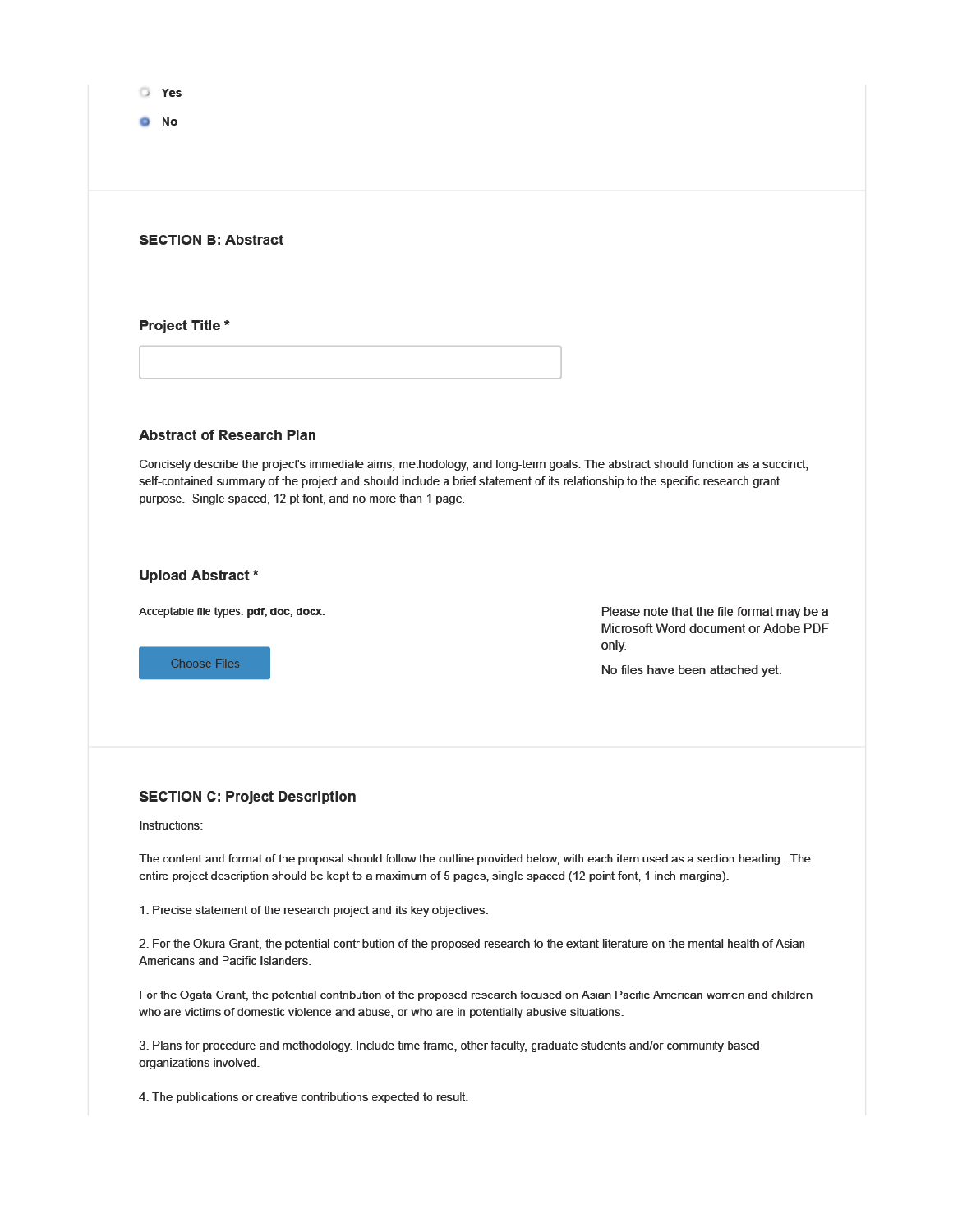5. The l brary requirements of the research project (e.g., Will project require use of the Asian American Studies Center Library?)

# **Upload Project Description \***

Acceptable file types: **pdf, doc, docx.**



Please note that the file format may be a Microsoft Word document or Adobe PDF only.

No files have been attached yet.

### **SECTION D: Budget Information**

# **Budget Statement**

Write a separate justification for each budget item requested and explain how the cost was calculated. Complete the Budget Page, which serves as a summary of the expenses detailed in your budget statement.

### **Download Budget Page and Information**

Please visit (http://www.aasc.ucla.edu/scholarships/researchgrants\_forms.aspx) to download the Budget Page available in Microsoft Word or Adobe PDF.

### **Funding FAQs and Restrictions**

Please visit (http://www.aasc.ucla.edu/scholarships/researchgrants\_forms.aspx) to view the Funding FAQs and Restrictions.

**Upload Budget Statement \***

Acceptable file types: **pdf, doc, docx.**

Choose Files

Please note that the file format may be a Microsoft Word document or Adobe PDF only.

No files have been attached yet.

# **Upload Budget Page \***

Acceptable file types: **pdf, doc, docx.**



Please note that the file format may be a Microsoft Word document or Adobe PDF only.

No files have been attached yet.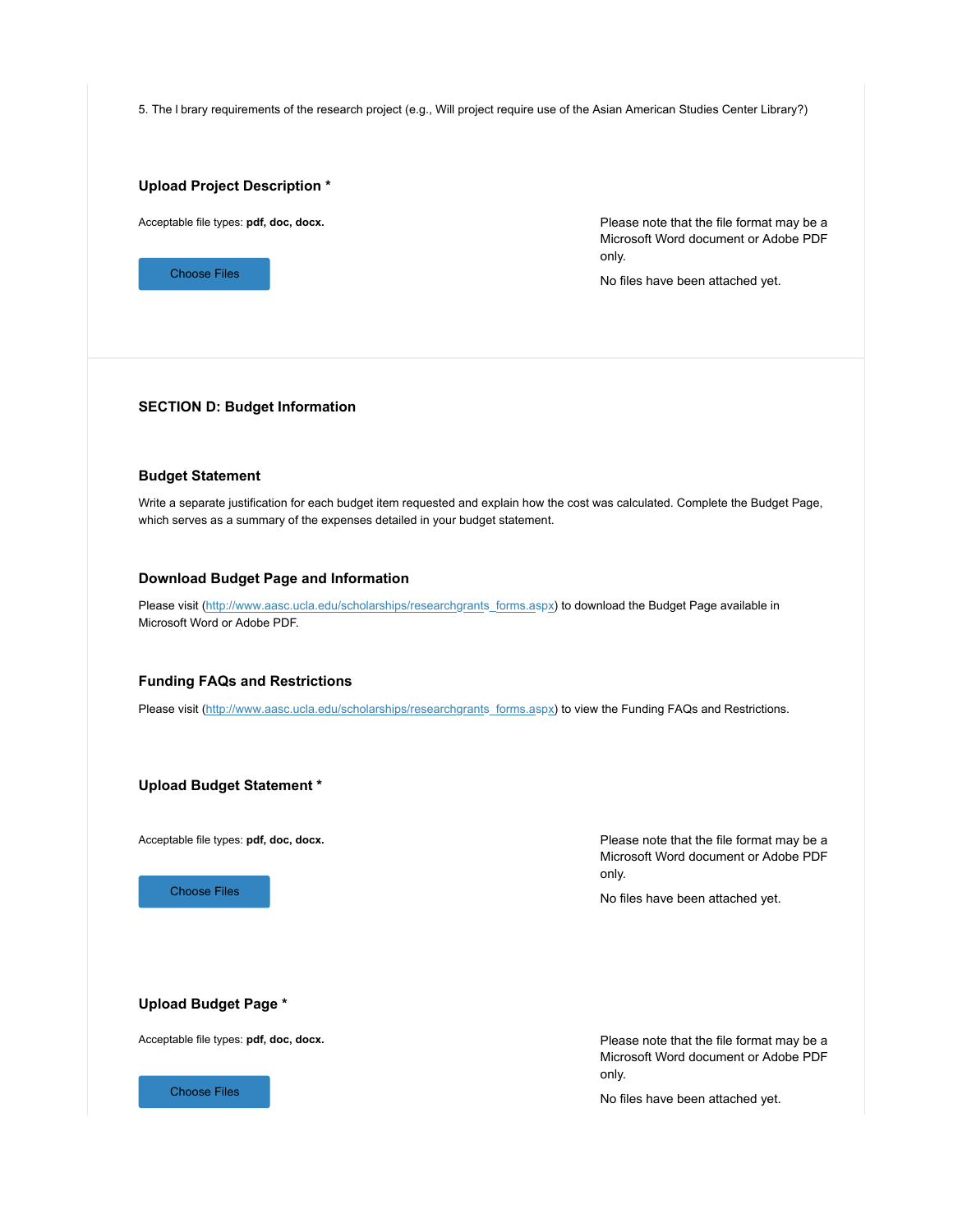

# **SECTION G: Faculty Advisory Agreement / Recommendation**

The person whose name appears below is an applicant for an Asian American Studies Center Research Grant

# **Faculty Advisory Recommendation Information**

Under the Federal law entitled the Family Education Rights and Privacy Act of 1974, individuals are given the right to inspect their records, including letters of recommendation. We shall consider all letters of recommendation carefully. We believe, however, that in many instances letters written in confidence are of greater utility in the long run as a means of assessing a person's qualifications, abilities, and promise. You have the option of agreeing or not agreeing to waive your right to inspect these letters.

**Enter Your Full Name \***